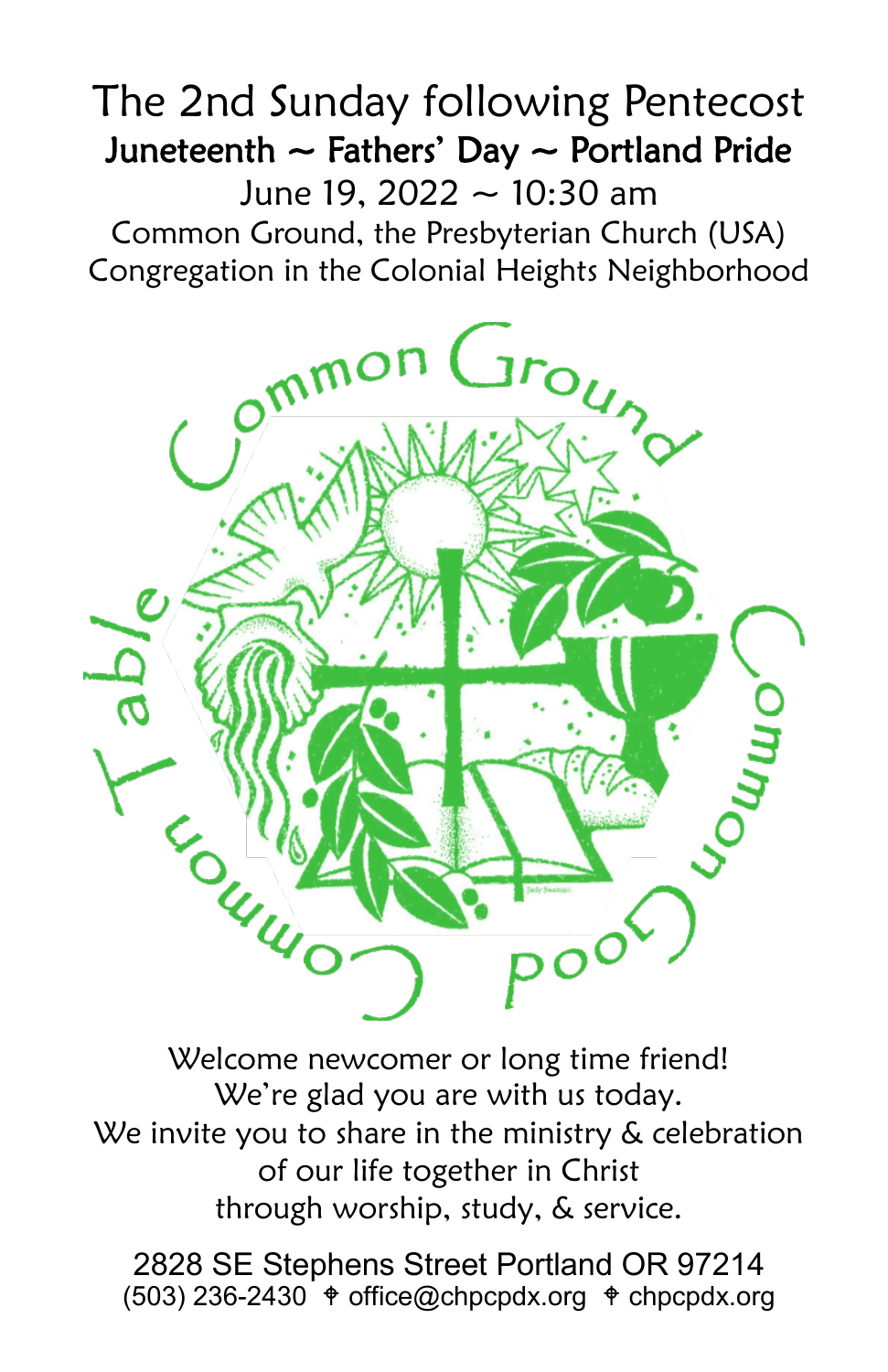2 *\*All are invited to rise in body or spirit, and to stand as they are able. Please mute all electronic devices. Congregational responses are in bold. Please sign in at the welcome table in the entry area so we can acknowledge your presence with us in worship.*

## WELCOME & GATHERING

WFI COME **Rev. Linda Stewart-Kalen** 

Prelude *Amazing Grace*— arr: R. Hughes  *Please join in lighting the candles here or at home as we gather in the light of Christ.*

On June 19, 1865, the last of the Black Americans who were in the condition of chattel servitude were freed. Texas, the last state to hold out on the edict of the Emancipation Proclamation issued by President Abraham Lincoln more than two years prior, had finally been forced into compliance. And so, it is this date in June that many Black Americans consider to be Independence Day and thus a cause for annual jubilation that we have titled Juneteenth.

## **GATHERING PRAYER & WHOLENESS #339 LIFT EVERY VOICE** *Lift Every Voice and Sing*

Blessed are you, holy and living One Liturgist Kate Belt **You come to your people and set them free.**

Holy and righteous God, you created us in your image. . . Blessed are you, holy and living One

## **You come to your people and set them free.**

*We continue in a time of silence.*

## **Assurance & Peace**

One: Poured into our hearts, God's love gives us new life and hope. Touched by the fingers of God, we are restored to new life.

**All: This is good news! God loves us, God forgives us, God calls us to service! Thanks be to God. Amen.** Let us greet one another with signs of God's peace.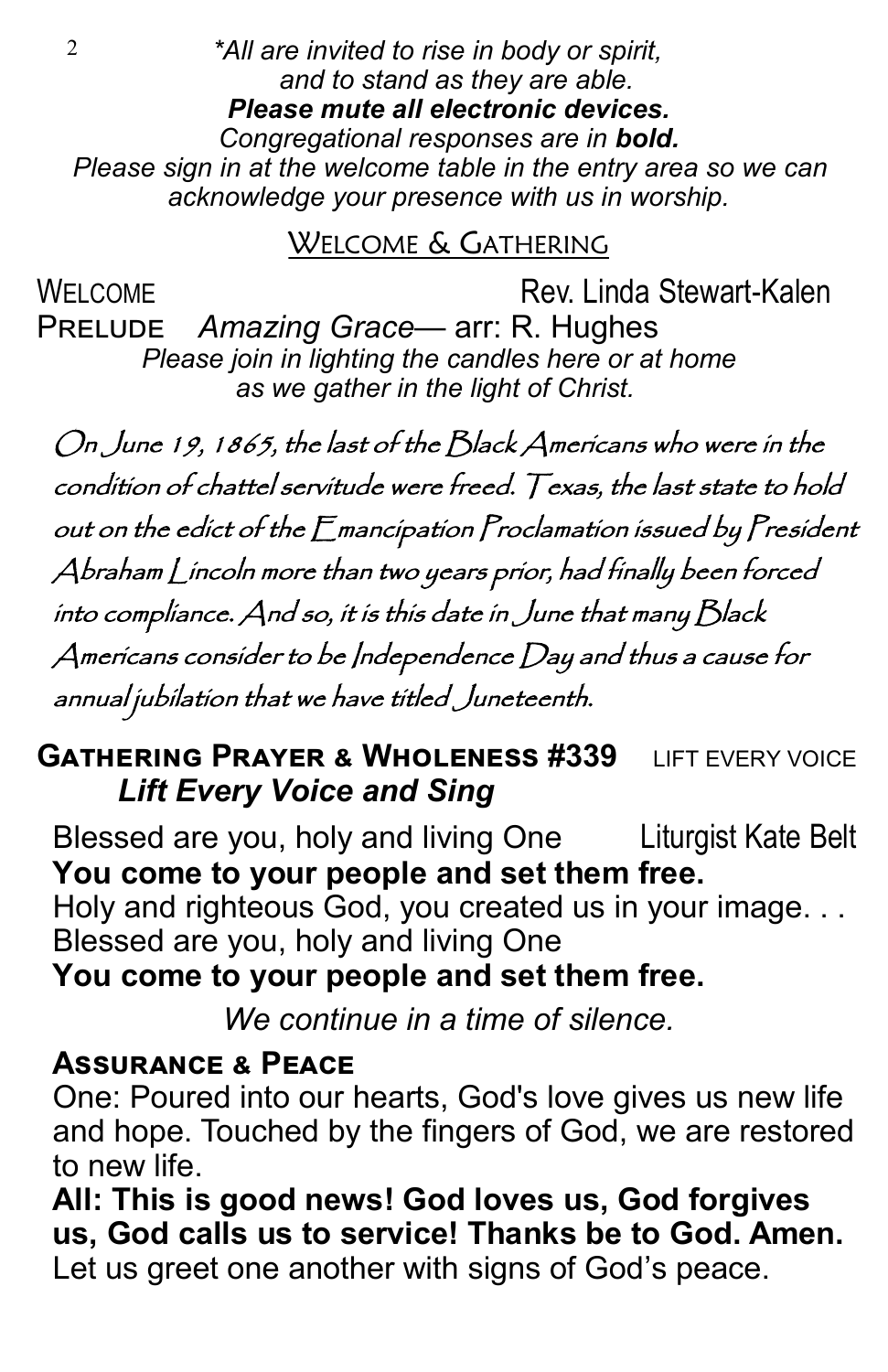*We invite you to greet one another in the grace and love we have received—that which turns strangers and neighbors into a beloved community of God's children.*

**Celebrating God's Grace #591** HALLE, HALLE *Halle, Halle, Hallelujah! refrain, vs 1, refrain Refrain: Halle, Halle, Halle—lu—jah; Halle, Halle, Halle—lu—jah Halle, Halle—lu—jah Halle, Hallelujah Halle, Hallelujah! Vs 1 O God, to whom shall we go? You alone have the words of life, Let your words be our prayer and the song we sing Hallelujah, Hallelujah! refrain*

#### WORD & WONDER

**Wonder & Blessing the Children with Song**  *How Can We Be Silent vs 5 & refrain How can we be silent when our souls are filled with awe at the beauty of creation and the mercy of our Lord? How can we be silent when we yearn to sing new songs? In our hearts a fire is burning and it will not be ignored! None can stop the Spirit burning now inside us. We will shape the future. We will not be silent!*

Prayer for Hearing God's Word When we long for the special effects we think life should offer: **it is enough, for us, that God comes in a soft, summer shower.** When our hearts are cracked by the drought of doubt: **it is enough, for us, that God opens up the fountains of faith for us.** When our senses are deadened by the sales pitches of our culture: **it is enough, for us,**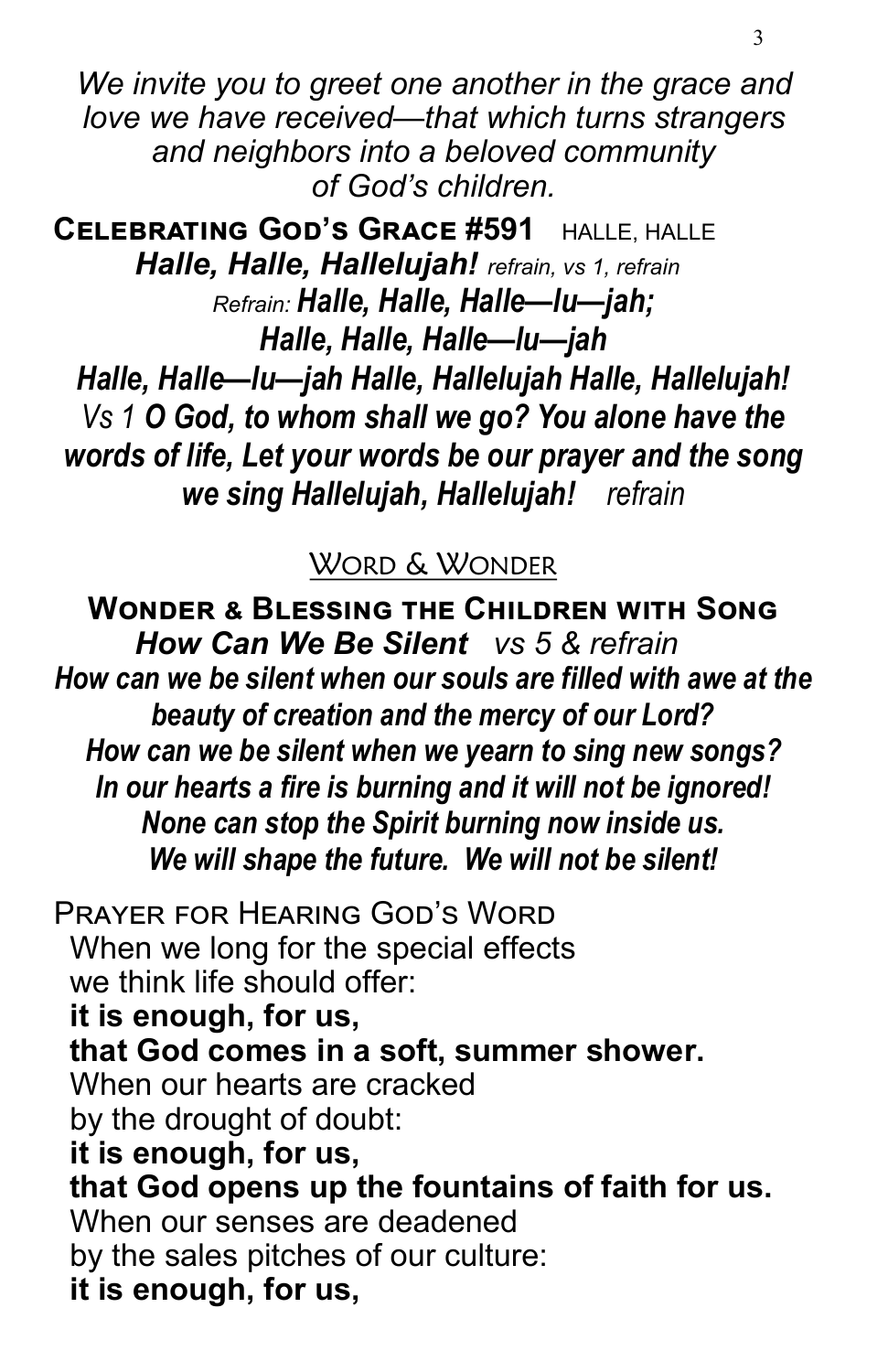4

## **that God wraps us in the silence of grace.**

Grant us Holy One enough wisdom to hear what the Spirit is saying to the church. **Amen.** 

GOD'S WORD TO THE CHURCH

THE HEBREW SCRIPTURES 1 Kings 19:1-15a

Psalm 42-43 … **"Why so dispirited?" I ask myself. "Why so churned up inside? Hope in God!"**

## **PSALM RESPONSE #645** MIT FRUEDEN ZART *Sing Praise to God*

GOSPEL READING

Luke 8:26-39

Communion Meditation Rev. Linda Stewart-Kalen

#### Prayers of the People ~

Loving God, you cause rain to fall on the just and the unjust. Hear our prayers for your church and world: for the hungry and the overfed, **may we have enough;** for the mourners and the mockers, **may we laugh together;** for the victims and the oppressors, **may we share power wisely;** for the peacemakers and the warmongers, **may clear truth and stern love lead us to harmony;** for the silenced and the propagandists, **may we speak our own words in truth;** for the unemployed and the overworked, **may our mark on this earth be kindly and creative;** for the troubled and the secure, **may we live together as wounded healers;** for the homeless and the pampered, **may our homes be simple, warm, and welcoming;** for the vibrant and the dying, **may we all die to sin and live to love.** *NZP*

*Hear us, as in silence and in speech we lift our prayers:*

Spirit of Wisdom and Truth, **Give us courage as we pray.**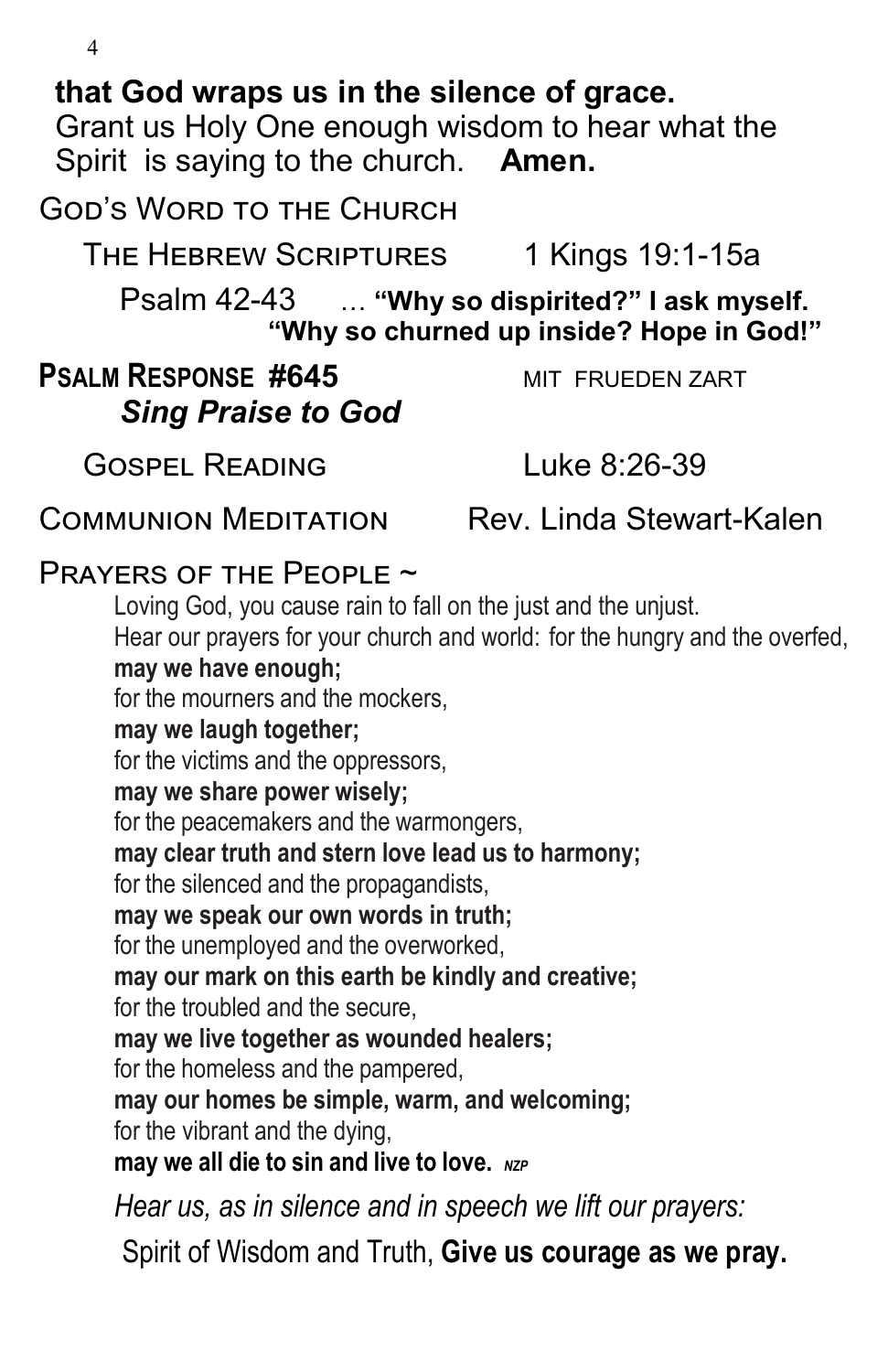## SERVICE OF THE TABLE

## **OFFERING & INVITATION #169** REST *Dear Lord and Father of Mankind*

 *Please include your offering at the font during our hymn.*

GREAT PRAYER OF THANKSGIVING

*An open invitation to communion is practiced within Presbyterian Church (USA) congregations. We invite all visitors and friends who trust in Jesus Christ to join us today in being nourished at the Lord's Table.* 

**THANKS & PRAISE** *Sanctus* DRAESEL

## *Holy, Holy, Holy, Lord God of Hosts, Heaven and earth are full of your glory: Glory, be to You, O Lord Most High. Blessed is the One who comes in the name of the Lord. Hosanna in the highest!*

**REMEMBERING & WORDS OF INSTITUTION**

**CALLING UPON THE HOLY SPIRIT**

### **SHARING IN THE PRAYER THAT JESUS TAUGHT**

 CONTEMPORARY ECUMENICAL VERSION  *Please use these words or the ones of your tradition.*

 **Abba in heaven, Holy be your name, your kingdom come, your will be done, on earth as in heaven.**

**Give us today our daily bread.** 

**Forgive us our sins as we forgive those who sin against us.** 

**Save us from the time of trial and deliver us from evil.** 

**For the kin-dom, the power, and the glory are yours now and forever. Amen** 

**SHARING THE BREAD & CUP** *Simple Gifts***—arr: P. Harris**

## BLESSING & SENDING

**Charge & Blessing** *sung together The Lord, whom we love, whom we worship & adore We will serve throughout this coming week. Christ it is who binds us together, and Christ it is who sends us apart, to be God's people. Be God's people.*

Postlude *Lift High the Cross*— arr: L. Smith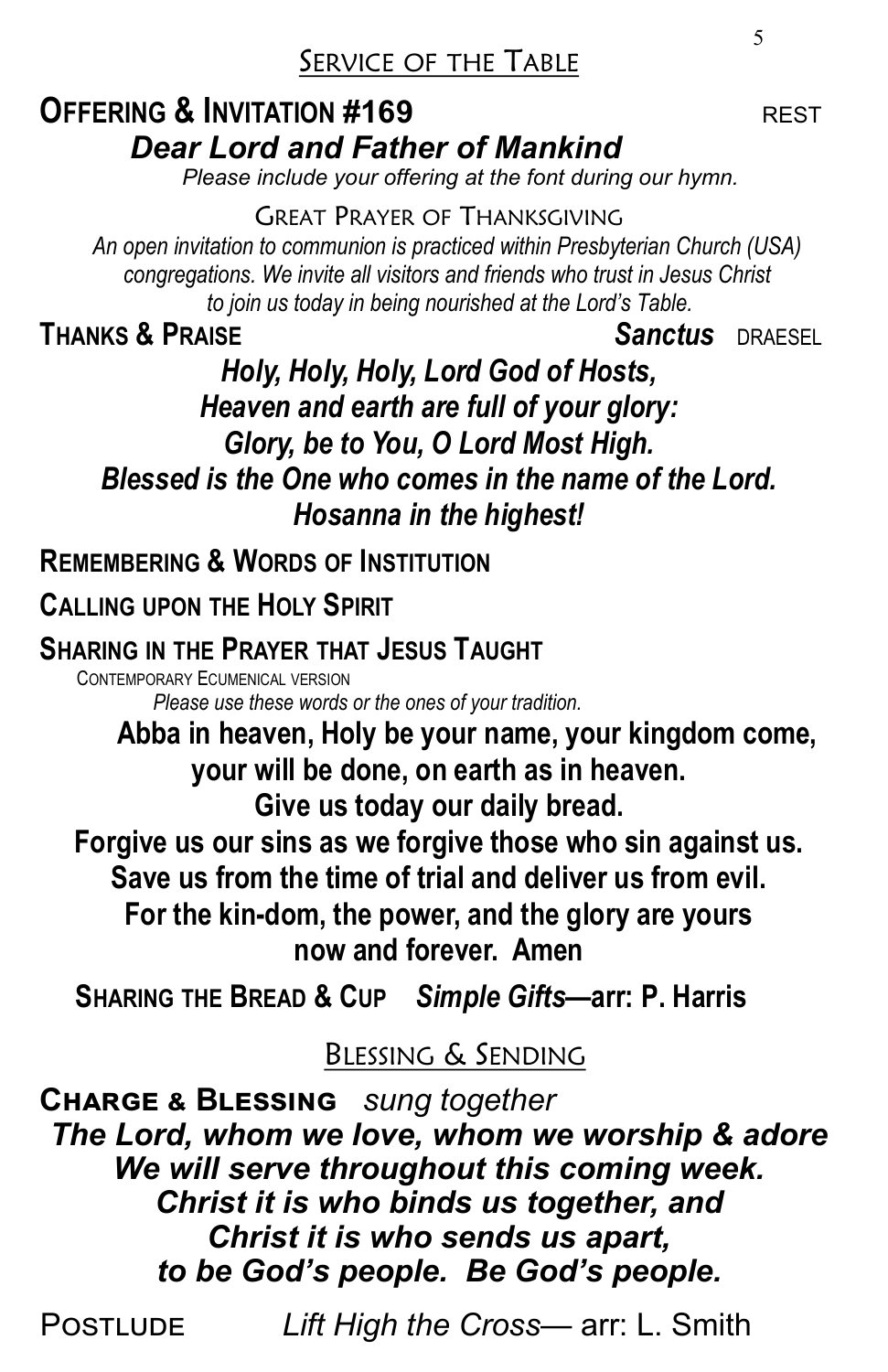#### 6

## CURRENT ANNOUNCEMENTS & BUILDING USE

| June 19 4:00 pm                                                                   | Pastor Linda is preaching at Mary's Woods                               |  |  |
|-----------------------------------------------------------------------------------|-------------------------------------------------------------------------|--|--|
| June 26                                                                           | Our first Visitation Sunday! Worship with area congregations—           |  |  |
|                                                                                   | invite a friend to join in where you plan to worship                    |  |  |
| July 3 10:00 am                                                                   | We are invited to join in worship in the Sanctuary with                 |  |  |
|                                                                                   | our building partner MCC of Portland as they share in the               |  |  |
|                                                                                   | global expression of their denomination's witness with their            |  |  |
|                                                                                   | General Conference-online via MCC You Tube & Facebook I                 |  |  |
| <b>July 5-9</b>                                                                   | Our PCUSA General Assembly daily worship & Plenary -online              |  |  |
| July 10 & 17 10:30 am                                                             | Emily Hebbron will be our preacher in the Chapel for                    |  |  |
|                                                                                   | Common Ground Worship -online by Zoom                                   |  |  |
| July 24                                                                           | Our Second Visitation Sunday!                                           |  |  |
| July 25                                                                           | Pastor Linda in the office-gathering to share about our                 |  |  |
|                                                                                   | visitations (Kate Belt will fill you in as we get close to that time.)  |  |  |
| <b>July 26-27</b>                                                                 | Linda has office hours- drop in if you would like to visit              |  |  |
| July 28                                                                           | Words of Love Mini-Retreat/Book Discussion--this book is                |  |  |
| available through the PCUSA bookstore on line or your online bookstore of choice: |                                                                         |  |  |
|                                                                                   | https://www.pcusastore.com > Products > 0664267157 > words-of-love.aspx |  |  |
| July 31                                                                           | Retirement & Farewell Service-online via MCC's links                    |  |  |
| $12:30 \text{ pm}$                                                                | Brunch reception on the Front Porch                                     |  |  |
| $1:30$ pm                                                                         | Service of Song, Story & Communion                                      |  |  |

### 2022 WEEKLY SUMMER BUILDING SCHEDULE

PLEASE WELCOME MEG DIXION, OUR OFFICE/BUILDING MANAGER. HER OFFICE HOURS BEGINNING JULY 5TH WILL BE POSTED OUTSIDE THE OFFICE DOOR.

| Sunday  | $9:00-10:00$ am<br>10:00-11:00 am                                    | <b>Musician Rehearsals Chapel &amp; Sanctuary</b><br>MCC of Portland Worship in-person in the<br>Sanctuary and on Facebook/YouTube                  |
|---------|----------------------------------------------------------------------|-----------------------------------------------------------------------------------------------------------------------------------------------------|
|         | $10:15$ am                                                           | <b>Welcome &amp; Greeting for Common Ground</b><br>in the Chapel                                                                                    |
|         | $10:30$ am                                                           | <b>Common Ground Worship in-person in the</b><br>Chapel and on Zoom you can request the<br>link through the church office June & July               |
| Monday  | <b>Office Hours</b><br>11:00 am-6:30 pm<br>12:00-5:00 pm<br>Evenings | Meg Dixon, Voice & Piano Lessons-Chapel<br>Megan Cronin, MIR-Violin & Viola lessons-<br>Friendship Room<br>String Ensemble-Megan Cronin-Front Porch |
| Tuesday | <b>Office Hours</b>                                                  |                                                                                                                                                     |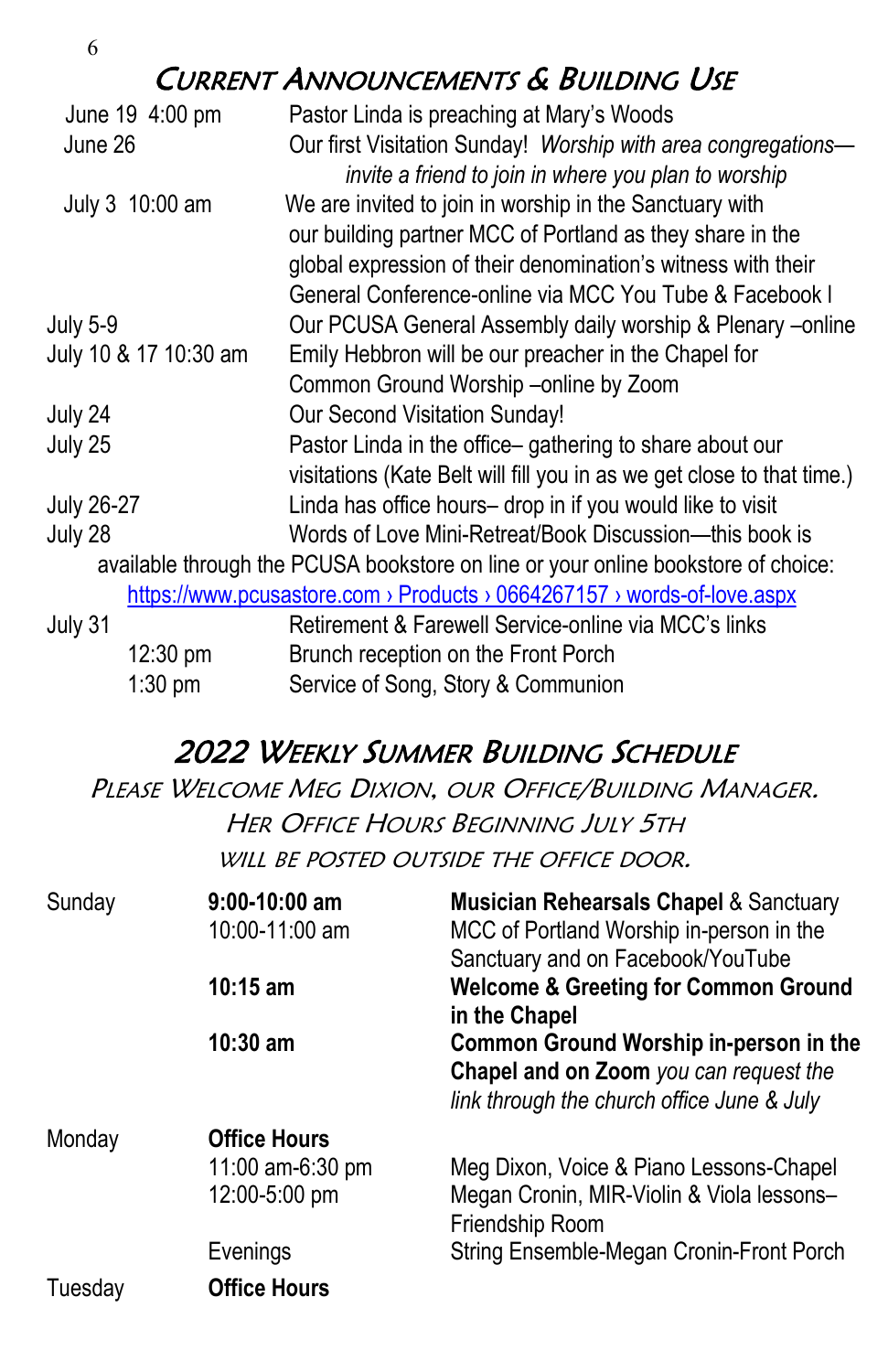|           | $6:45$ pm                                                                                                                    | 3rd Tuesdays Monthly Reading &<br>Reflection Book Group-Zoom & at the<br>home of Kate Belt June 21, July 19,<br>August 16, September 20                                |
|-----------|------------------------------------------------------------------------------------------------------------------------------|------------------------------------------------------------------------------------------------------------------------------------------------------------------------|
|           | Evening                                                                                                                      | Debtors' Anon (DA) - Friendship Room<br>(May use Social Hall when Woodwind group not in session)                                                                       |
| Wednesday | <b>Office Hours</b>                                                                                                          |                                                                                                                                                                        |
|           | $12:00 \text{ pm}$                                                                                                           | Mid-day, Midweek Prayer-Rev. Tim<br>Winslea, RN via Zoom                                                                                                               |
|           | 6:45-9:00 pm                                                                                                                 | PDX Vox- Chapel & Front Porch scheduled<br>June 29, July 13, 20, 27, August 3, 17 with no<br>other music groups scheduled for these dates<br>and times in our building |
|           | 7:00-9:00 pm<br>7:00-10:00 pm                                                                                                | 2nd Wednesdays MCC Board Mtg-Social Hall<br>Logan Thane Brown, MIR- Brass groups-<br>Sanctuary-except for the PDX Vox dates                                            |
| Thursday  | <b>Office Hours</b><br>10:00-11:00 am                                                                                        | <b>Weekly Tai Chi Joan Smith-Front Porch</b><br>or Grounds                                                                                                             |
| Friday    | No activities are currently on the schedule for Fridays, Cleaning service<br>comes 1 <sup>st</sup> & 3 <sup>rd</sup> Fridays |                                                                                                                                                                        |
| Saturday  | 9:00 am-12:00 pm<br>Sanctuary                                                                                                | 10:00 -11:30 am Overeaters Anonymous in-person -Social Hall<br>Logan Thane Brown, MIR- Brass groups-                                                                   |
|           | $1:30 - 6:30$ pm                                                                                                             | Gregor McGee, MIR-Sanctuary                                                                                                                                            |

**Summer Events Currently Scheduled:**

10:00 am-2:00 pm July 28- **Words of Love Book Discussion/Retreat** July 31 **Common Ground Worship and Retirement of Pastor Linda** 12:30 pm Reception buffet lunch on the Front Porch 1:30 pm Worship (Song & Story, Communion & Retirement) in the Sanctuary

#### **Upcoming Building use (The next Session Meeting in September is planned to approve any new Building Partners & building use requestssubmit by August 30 please through the church office by email or phone.**

Nancy, one of our past community workers, stopped by to ask for our prayers (see back) and to say how much our ministry and work together has meant to her. She came to work with us when her young adult daughter (seen in the back ground) was just entering Kindergarten. She asked that we know how much she appreciates the care she received here.



7